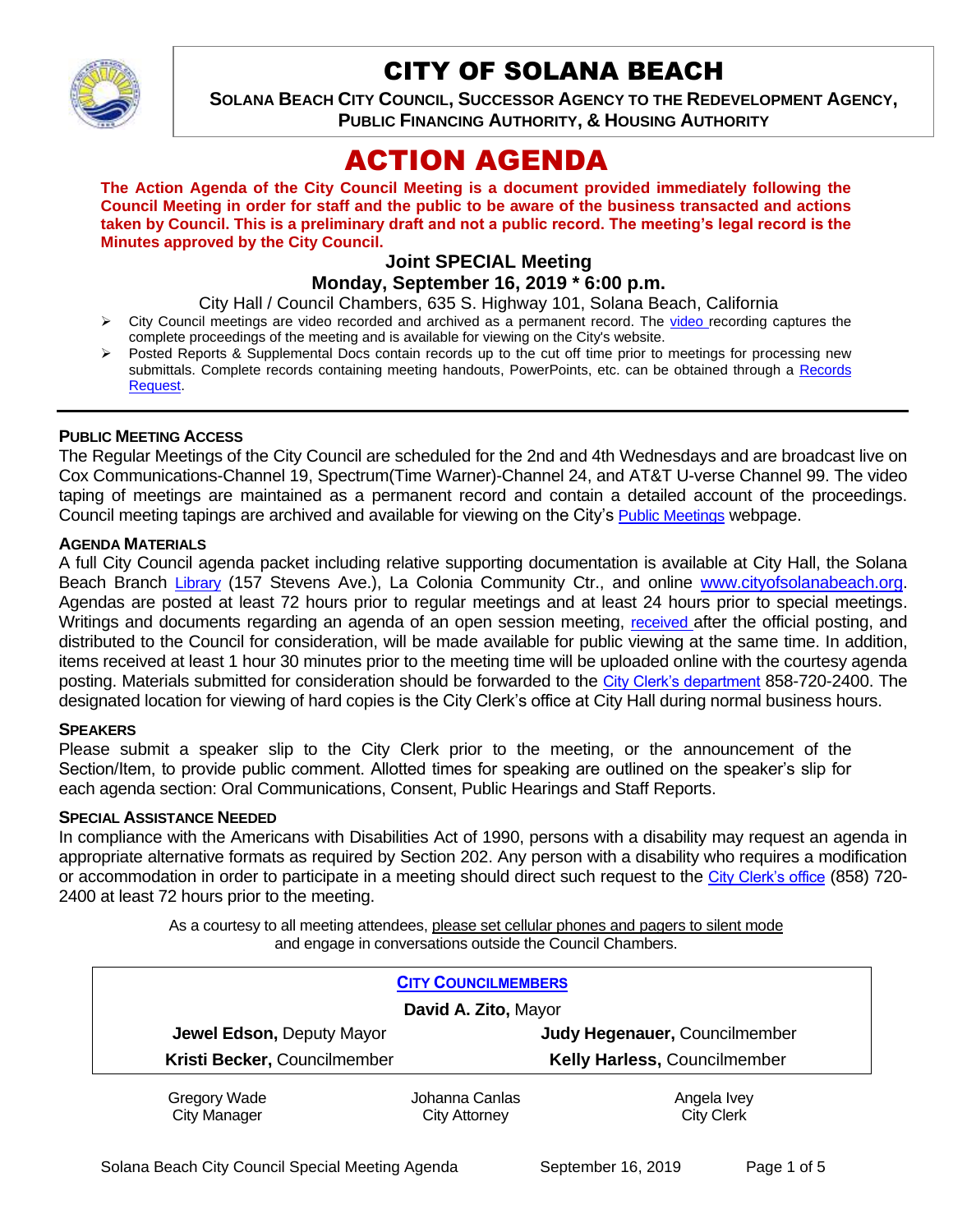### SPEAKERS:

Please submit your speaker slip to the City Clerk prior to the meeting or the announcement of the Item. Allotted times for speaking are outlined on the speaker's slip for Oral Communications, Consent, Public Hearings and Staff Reports.

#### READING OF ORDINANCES AND RESOLUTIONS:

Pursuant to [Solana Beach Municipal Code](mailto:https://www.codepublishing.com/CA/SolanaBeach/) Section 2.04.460, at the time of introduction or adoption of an ordinance or adoption of a resolution, the same shall not be read in full unless after the reading of the title, further reading is requested by a member of the Council. If any Councilmember so requests, the ordinance or resolution shall be read in full. In the absence of such a request, this section shall constitute a waiver by the council of such reading.

# **CALL TO ORDER AND ROLL CALL:**

# **FLAG SALUTE:**

## **APPROVAL OF AGENDA: COUNCIL ACTION: Approved 5/0**

## **PROCLAMATIONS/CERTIFICATES:** *Ceremonial*

1. Bocce Ball

## **ORAL COMMUNICATIONS:**

This portion of the agenda provides an opportunity for members of the public to address the City Council on items relating to City business and not appearing on today's agenda by submitting a speaker slip (located on the back table) to the City Clerk. Comments relating to items on this evening's agenda are taken at the time the items are heard. Pursuant to the Brown Act, no action shall be taken by the City Council on public comment items. Council may refer items to the City Manager for placement on a future agenda. The maximum time allotted for each presentation is THREE MINUTES (SBMC 2.04.190). Please be aware of the timer light on the Council Dais.

## **COUNCIL COMMUNITY ANNOUNCEMENTS / COMMENTARY:**

*An opportunity for City Council to make brief announcements or report on their activities. These items are not agendized for official City business with no action or substantive discussion.* 

## **A. CONSENT CALENDAR:** (Action Items) (A.1.)

Items listed on the Consent Calendar are to be acted in a single action of the City Council unless pulled for discussion. Any member of the public may address the City Council on an item of concern by submitting to the City Clerk a speaker slip (located on the back table) before the Consent Calendar is addressed. Those items removed from the Consent Calendar by a member of the Council will be trailed to the end of the agenda, while Consent Calendar items removed by the public will be discussed immediately after approval of the Consent Calendar.

## **A.1. Minutes of the City Council.**

Recommendation: That the City Council

1. Approve the Minutes of the City Council Meetings held April 24, 2019 and May 8, 2019.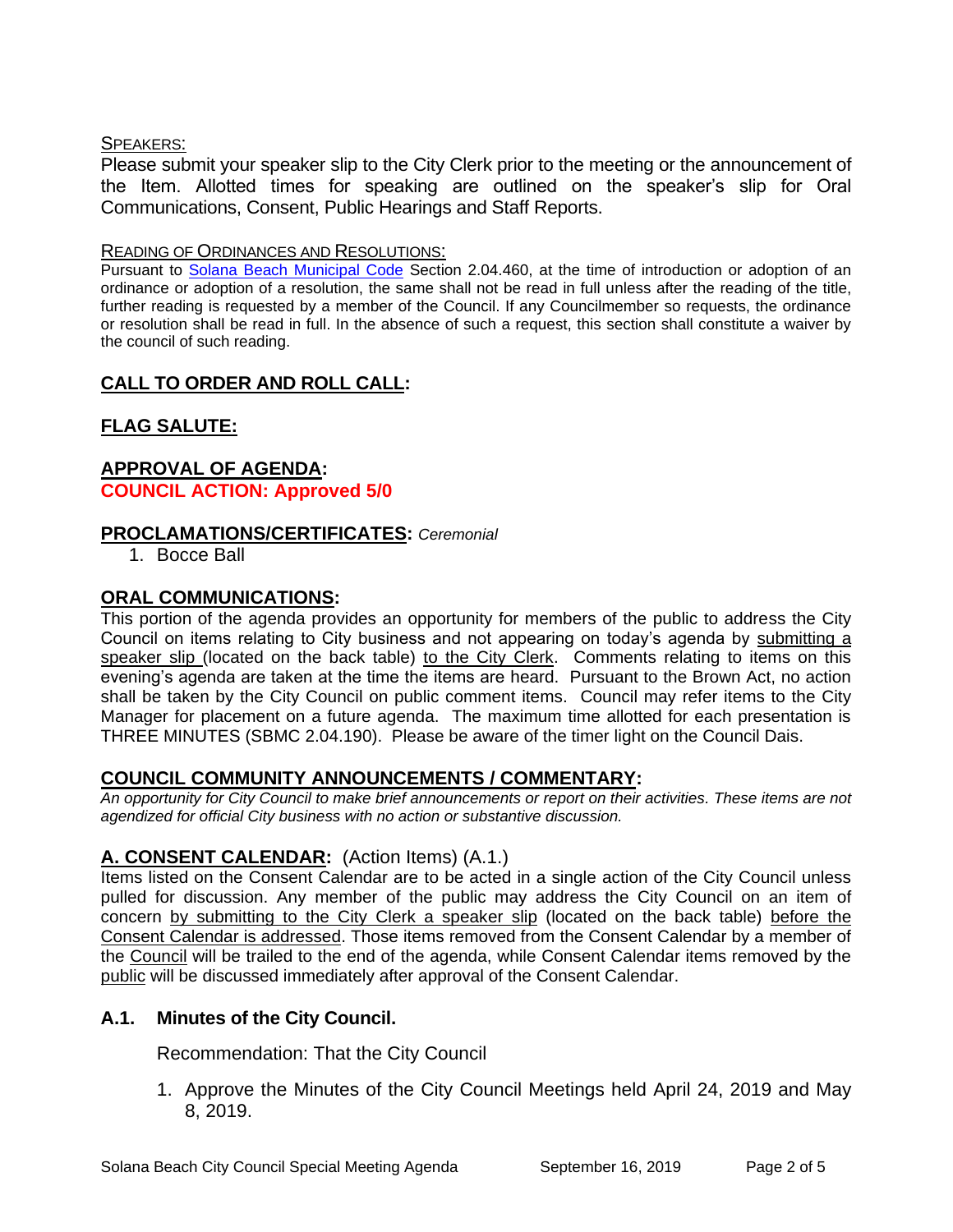#### [Item A.1. Report \(click here\)](https://solanabeach.govoffice3.com/vertical/Sites/%7B840804C2-F869-4904-9AE3-720581350CE7%7D/uploads/Item_A.1._(click_here)_-_O.pdf)

*Posted Reports & Supplemental Docs contain records up to the cut off time, prior to the start of the meeting, for processing new submittals. The final official record containing handouts, PowerPoints, etc. can be obtained through a Records Request to the City Clerk's Office.*

## **COUNCIL ACTION: Approved 5/0**

## **C. STAFF REPORTS**: (C.1.)

*Submit speaker slips to the City Clerk.*

## **C.1. Solana Energy Alliance (SEA) Activities and Operations Annual Report.** (File 1010-40)

Recommendation: That the City Council

- 1. Initiate negotiations with the cities of Carlsbad and Del Mar and other potential partners to prepare a Community Choice Aggregation Joint Powers Agreement.
- 2. Return to the City Council for the necessary and timely approvals needed to establish and convene a Community Choice Aggregation Joint Powers Authority Board of Directors in time to approve and submit a revised Community Choice Aggregation Implementation Plan to the California Public Utilities Commission by December 31, 2019 in order to launch a Community Choice Aggregation JPA in 2021.
- 3. Consider restructuring SEA to align goals with the future CCA JPA (50% RPS and 2% generation rate reduction).

#### Item C.1. Report (click here)

*Posted Reports & Supplemental Docs contain records up to the cut off time, prior to the start of the meeting, for processing new submittals. The final official record containing handouts, PowerPoints, etc. can be obtained through a Records Request to the City Clerk's Office.* **COUNCIL ACTION: Approved 5/0** to 1. Initiate negotiations with the cities of Carlsbad and Del Mar and other potential partners to prepare a Community Choice Aggregation Joint Powers Agreement and 2. Return to the City Council for the necessary and timely approvals needed to establish and convene a Community Choice Aggregation Joint Powers Authority Board of Directors in time to approve and submit a revised Community Choice Aggregation Implementation Plan to the California Public Utilities Commission by December 31, 2019 in order to launch a Community Choice Aggregation JPA in 2021.

#### **WORK PLAN COMMENTS:**

*Adopted June 12, 2019*

#### **COMPENSATION & REIMBURSEMENT DISCLOSURE:**

GC: Article 2.3. Compensation: 53232.3. (a) Reimbursable expenses shall include, but not be limited to, meals, lodging, and travel. 53232.3 (d) Members of a legislative body shall provide brief reports on meetings attended at the expense of the local agency "*City*" at the next regular meeting of the legislative body.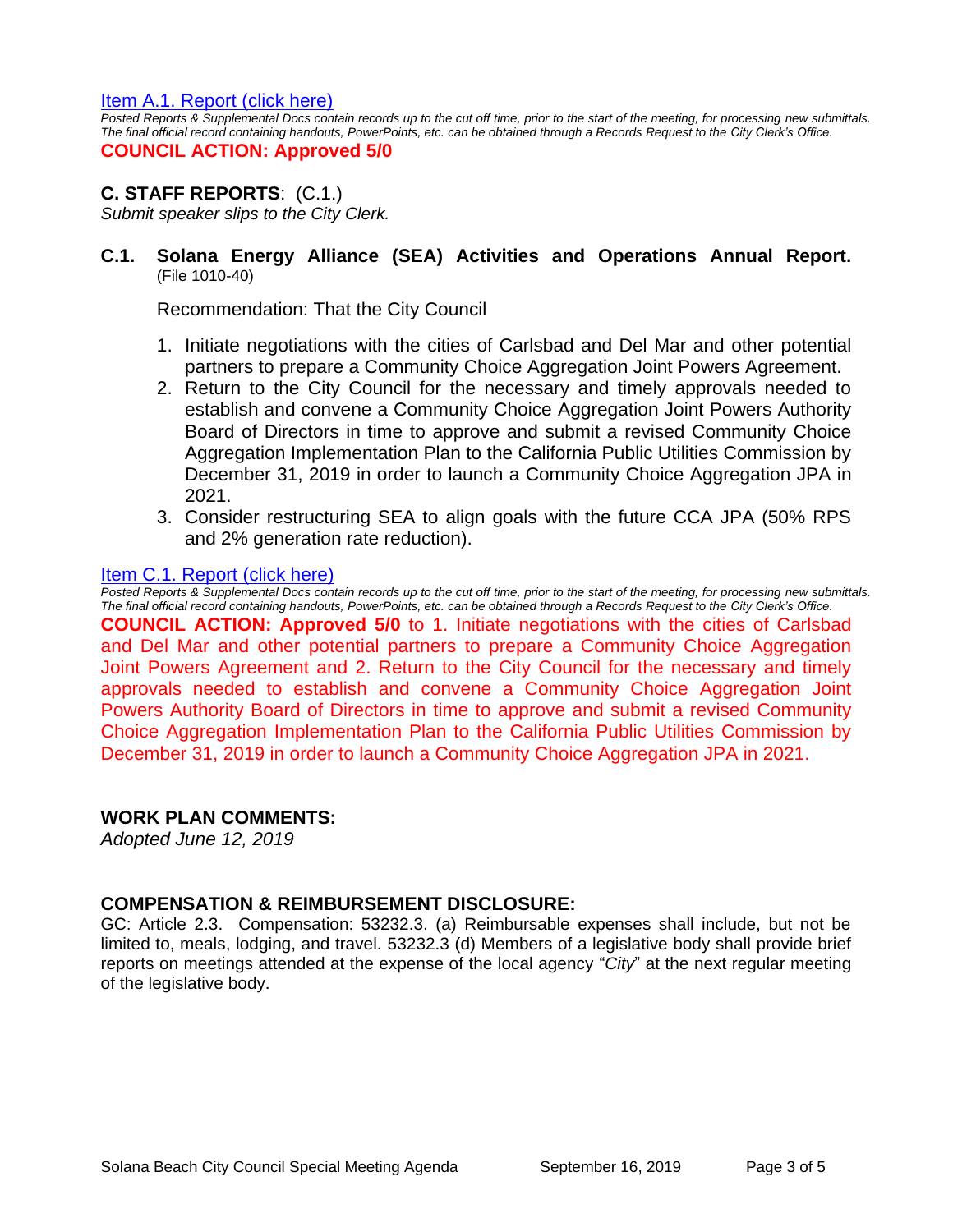## **COUNCIL COMMITTEE REPORTS:** [Council Committees](https://www.ci.solana-beach.ca.us/index.asp?SEC=584E1192-3850-46EA-B977-088AC3E81E0D&Type=B_BASIC)

### **REGIONAL COMMITTEES: (outside agencies, appointed by this Council)**

- a. City Selection Committee (meets twice a year) Primary-Edson, Alternate-Zito
- b. County Service Area 17: Primary- Harless, Alternate-Edson
- c. Escondido Creek Watershed Authority: Becker /Staff (no alternate).
- d. League of Ca. Cities' San Diego County Executive Committee: Primary-Becker, Alternate-Harless and any subcommittees.
- e. League of Ca. Cities' Local Legislative Committee: Primary-Harless, Alternate-Becker
- f. League of Ca. Cities' Coastal Cities Issues Group (CCIG): Primary-Becker, Alternate-Harless
- g. North County Dispatch JPA: Primary-Harless, Alternate-Becker
- h. North County Transit District: Primary-Edson, Alternate-Becker
- i. Regional Solid Waste Association (RSWA): Primary-Hegenauer, Alternate-Becker
- j. SANDAG: Primary-Zito, 1<sup>st</sup> Alternate-Edson, 2<sup>nd</sup> Alternate-Becker, and any subcommittees.
- k. SANDAG Shoreline Preservation Committee: Primary-Hegenauer, Alternate-Zito
- l. San Dieguito River Valley JPA: Primary-Hegenauer, Alternate-Zito
- m. San Elijo JPA: Primary-Zito, Primary-Becker, Alternate-City Manager
- n. 22<sup>nd</sup> Agricultural District Association Community Relations Committee: Primary-Edson, Primary-Harless

#### **STANDING COMMITTEES: (All Primary Members)** *(Permanent Committees)*

- a. Business Liaison Committee Zito, Edson.
- b. Fire Dept. Management Governance & Organizational Evaluation Harless, Hegenauer
- c. Highway 101 / Cedros Ave. Development Committee Edson, Becker
- d. Parks and Recreation Committee Zito, Harless
- e. Public Arts Committee Edson, Hegenauer
- f. School Relations Committee Hegenauer, Harless
- g. Solana Beach-Del Mar Relations Committee Zito, Edson

# **ADJOURN:**

## *Next Regularly Scheduled Meeting is September 25, 2019*

*Always refer the City's website Event Calendar for updated schedule or contact City Hall. [www.cityofsolanabeach.org](http://www.cityofsolanabeach.org/) 858-720-2400*

#### **AFFIDAVIT OF POSTING**

*STATE OF CALIFORNIA COUNTY OF SAN DIEGO CITY OF SOLANA BEACH*

§

I, Angela Ivey, City Clerk of the City of Solana Beach, do hereby certify that this Agenda for the September 16, 2019 Council Meeting was called by City Council, Successor Agency to the Redevelopment Agency, Public Financing Authority, and the Housing Authority of the City of Solana Beach, California, was provided and posted on September 11, 2019 at 5:30 p.m. on the City Bulletin Board at the entrance to the City Council Chambers. Said meeting is held at 6:00 p.m., September 16, 2019, in the Council Chambers, at City Hall, 635 S. Highway 101, Solana Beach, California.

Angela Ivey, City Clerk City of Solana Beach, CA